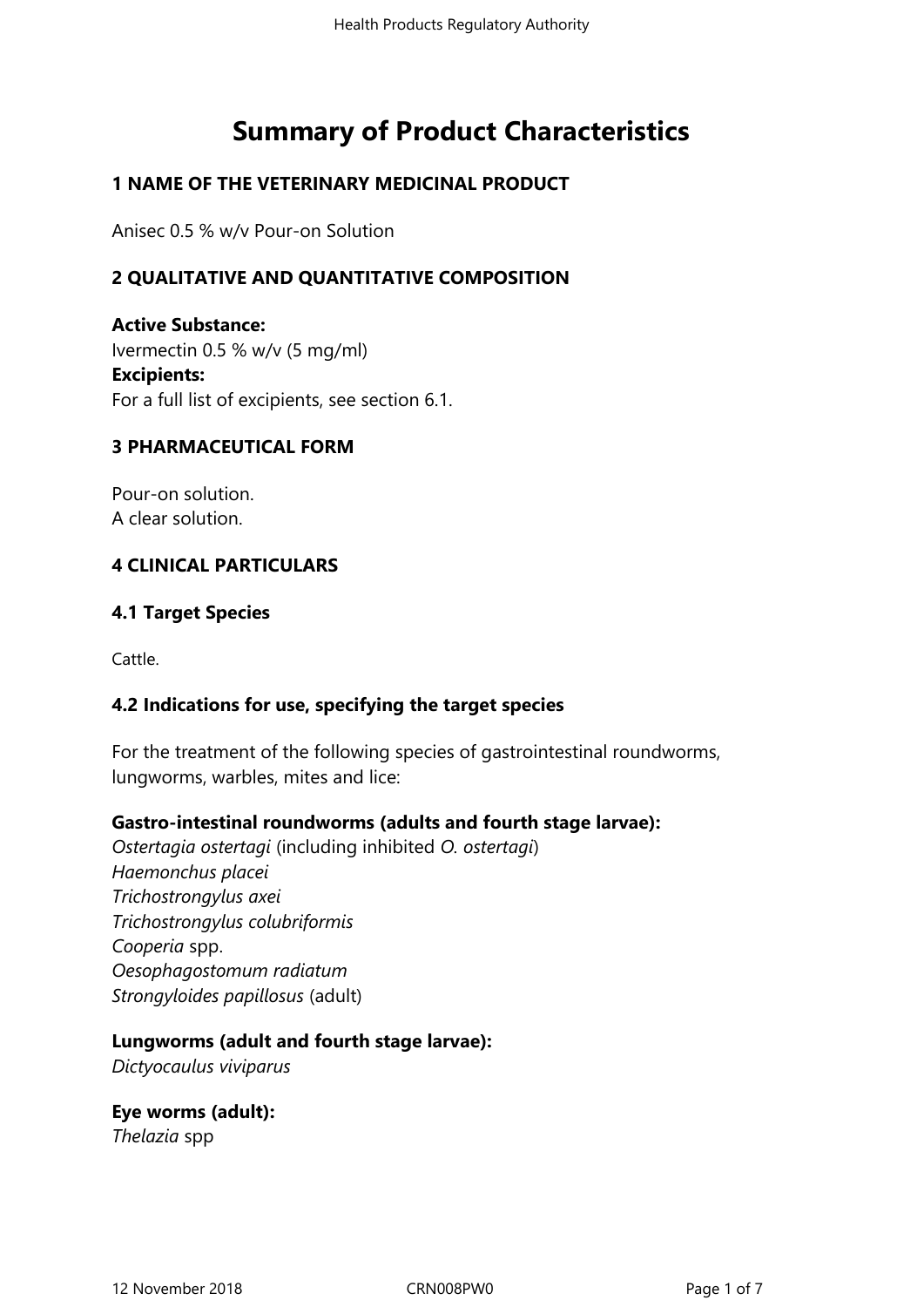## **Warbles(parasitic stages):**

*Hypoderma bovis Hypoderma lineatum*

## *Mites:*

*Chorioptes bovis (reduction of infestation) Sarcoptes scabiei var bovis.* 

# **Sucking lice:**

*Linognathus vituli, Haematopinus eurysternus*

#### **Biting Lice:**

*Damalinia bovis*

The product given at the recommended dosage of 500 micrograms/kg bodyweight, has persistent activity against *Trichostrongylus axei* and *Cooperia* spp. acquired during the 14 days after treatment, only if the whole herd is treated simultaneously. It also has a persistent activity against *Ostertagia ostertagi* and *Oesophagostomum radiatum* acquired during the first 21 days after treatment and *Dictyocaulus viviparus* (lungworm) acquired during the first 28 days after treatment. It also has a persistent activity on horn flies (*Haematobia irritans*) for 28 days after treatment, partial efficacy may last for up to 35 days post application. Occasionally variable activity may be observed against *Haemonchus placei (L4), Cooperia* spp, *Trichostrongylus axei* and *Trichostrongylus colubriformis.*

# **4.3 Contraindications**

Do not use in cases of known hypersensitivity to the active ingredient. The product has been formulated for topical application specifically for cattle. It should not be administered to other species as severe adverse reactions, including fatalities in dogs, may occur.

# **4.4 Special warnings for each target species**

Cattle should not be treated when hair or hide is wet. Rain falling on cattle in less than two hours after dosing may result in reduced efficacy. However, the efficacy of the product against established infections of *O. ostertagi* or *D. viviparus* is not adversely affected if the hide is wet or if rain falls shortly after treatment. Do not apply to areas of skin that may have mange scabs or other lesions or to areas contaminated with mud or manure.

Care should be taken to avoid the following practices because they increase the risk of development of resistance and could ultimately result in ineffective therapy: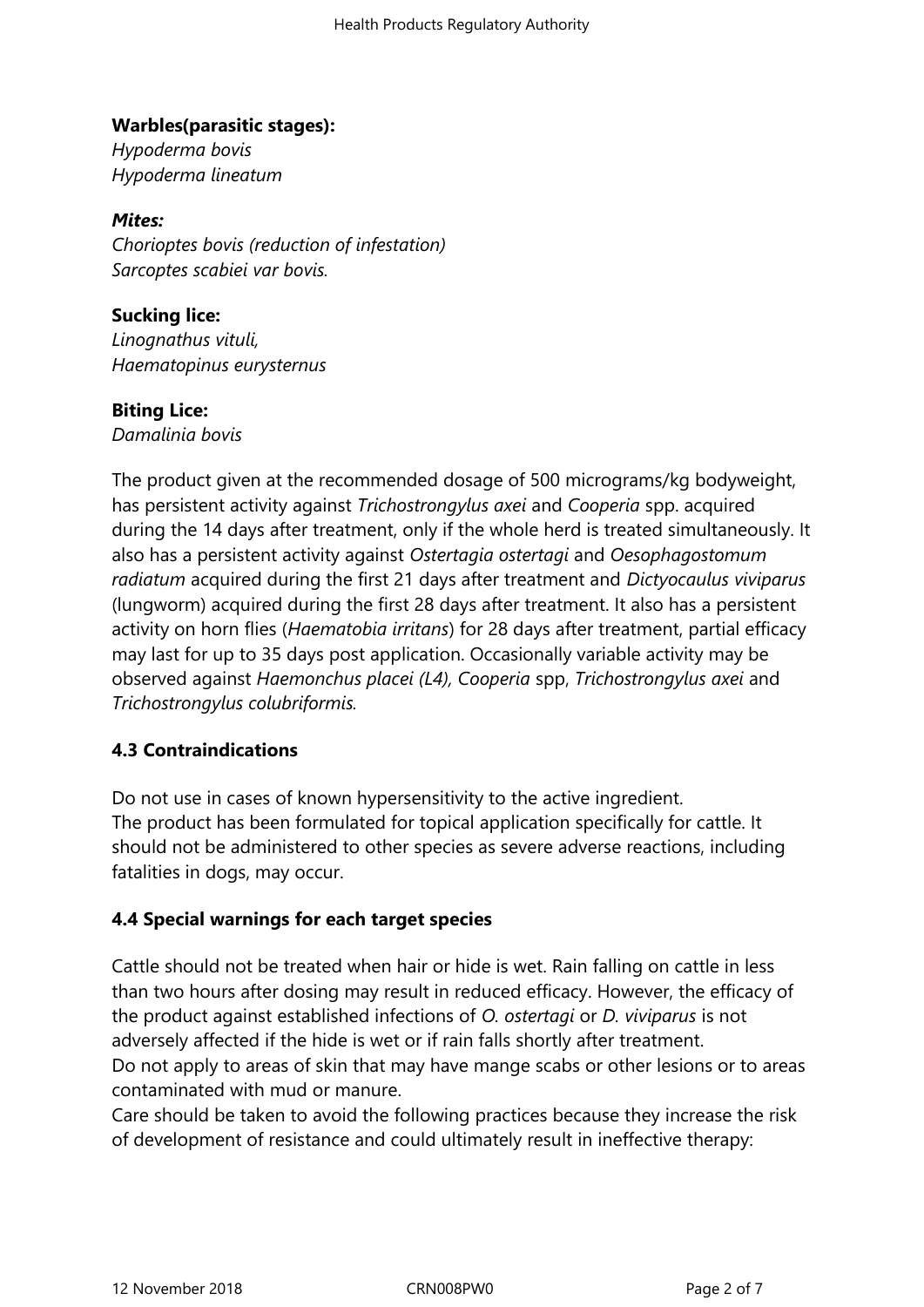- Too frequent and repeated use of anthelmintics from the same class, over an extended period of time.

- Underdosing, which may be due to underestimation of body weight, misadministration of the product, or lack of calibration of the dosing device. Suspected clinical cases of resistance to anthelmintics should be further investigated using appropriate tests (e.g. Faecal Egg Count Reduction Test). Where the results of the test(s) strongly suggest resistance to a particular anthelmintic, an anthelmintic belonging to another pharmacological class and having a different mode of action should be used.

Resistance to ivermectin has been reported in *Ostertagia ostertagi* in cattle. Therefore, the use of this product should be based on local (region, farm) epidemiological information about susceptibility of this helminth species and recommendations on how to limit further selection for resistance to anthelmintics.

## **4.5 Special precautions for use**

#### **Special precautions for use in animals**

Ivermectins may not be well tolerated in all non-target species. Cases of intolerance with fatal outcome are reported in dogs, especially Collies, Old English Sheepdogs and related breeds or crosses, and also in turtles/tortoises. To avoid secondary reactions due to the death of *Hypoderma* larvae in the oesophagus or in the spine, it is recommended to administer the product at the end of the period of warble fly activity and before the larvae reach their resting site. As Ivermectin is extremely dangerous to fish and aquatic life, treated animals should not have direct access to surface water and ditches during treatment.

## **Special precautions to be taken by the person administering the veterinary medicinal product to animals**

The product may be irritating to human skin and eyes and the user should be careful not to apply it to himself or other persons. Operators should wear rubber gloves and boots with a waterproof coat when applying the product. Protective clothing should be washed after use. Use only in well-ventilated areas or outdoors. HIGHLY FLAMMABLE.

Keep away from heat, spark, open flame or other source of ignition. Do not eat, drink or smoke whilst handling the product.

As absorption through skin can occur, in the event of accidental skin contact the affected area should be washed immediately with soap and water.

If accidental eye exposure occurs, flush the eyes immediately with water and seek medical attention. Wash hands after use.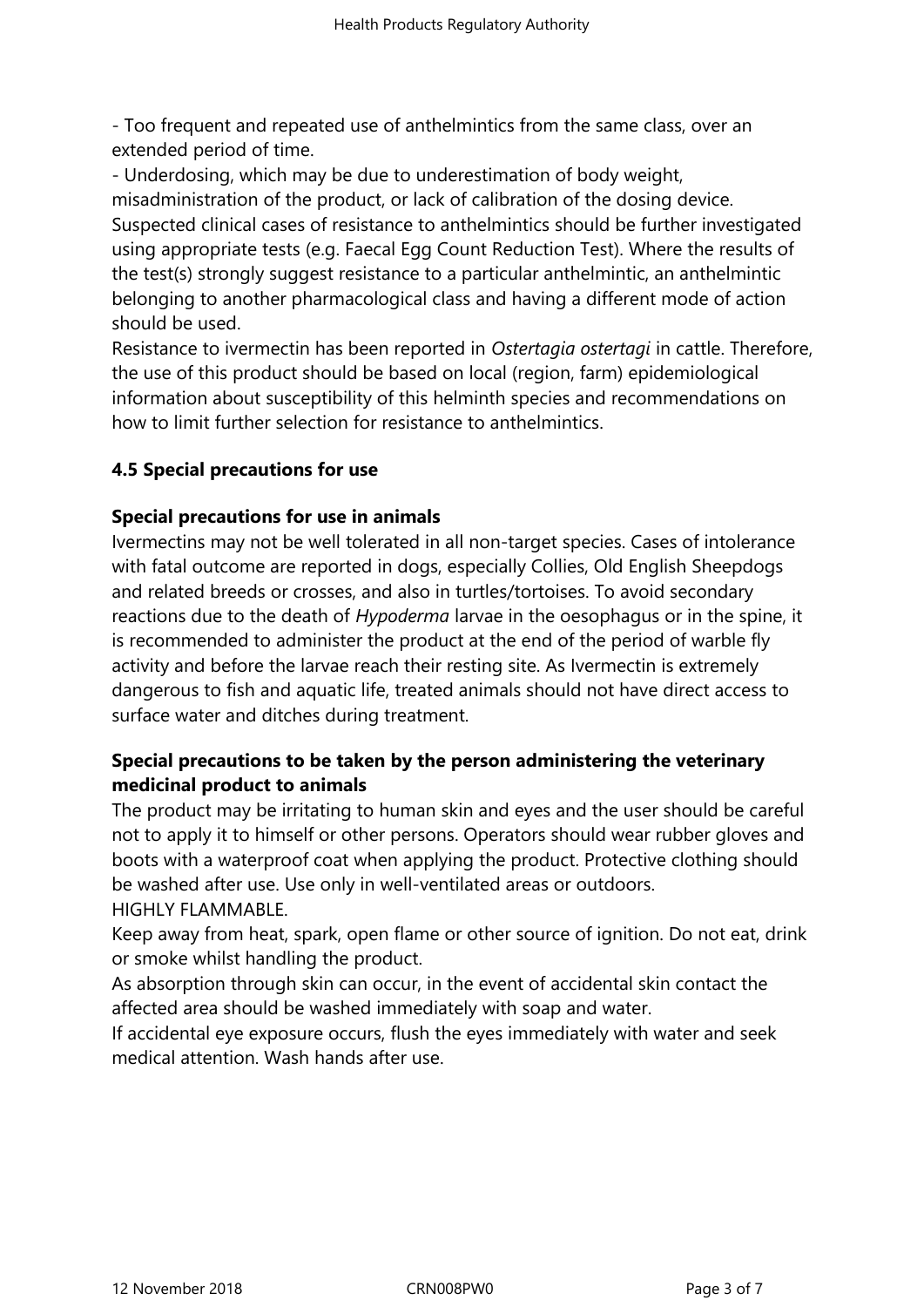## **4.6 Adverse reactions (frequency and seriousness)**

Occasionally slight irritation at the application site may occur. However, usually these irritations rapidly disappear without treatment.

## **4.7 Use during pregnancy, lactation or lay**

The product can be used during pregnancy and lactation. The product will not affect the fertility of cows and bulls and can be given to all ages of animals including young calves.

#### **4.8 Interaction with other medicinal products and other forms of interactions**

None known.

#### **4.9 Amounts to be administered and administration route**

For single topical administration

Dosage: 1 ml per 10 kg bodyweight (based on a recommended dose of 500 micrograms/kg bodyweight).

To ensure administration of a correct dose, body weight should be determined as accurately as possible.

If animals are to be treated collectively rather than individually they should be grouped according to their bodyweight and dosed accordingly, in order to avoid under- or over- dosing.

Administration: Pour-on use. The formulation should be applied along the mid-line of the back in a narrow strip between the withers and tailhead. The product should be used with appropriate dosing equipment. The interval between 2 treatments should be at least 28 days.

#### **4.10 Overdose (symptoms, emergency procedures, antidotes), if necessary**

No sign of toxicity appeared up to 1.5 mg/kg (3 times the recommended dose rate). No antidote has been identified. The signs of overdose can be trembling, convulsions and coma. In case of overdose symptomatic treatment should be given.

#### **4.11 Withdrawal period(s)**

Meat and offal: 28 days

Milk: Not permitted for use in lactating cattle producing milk for human consumption. Do not use in non-lactating dairy cows including pregnant dairy heifers within 60 days prior to calving.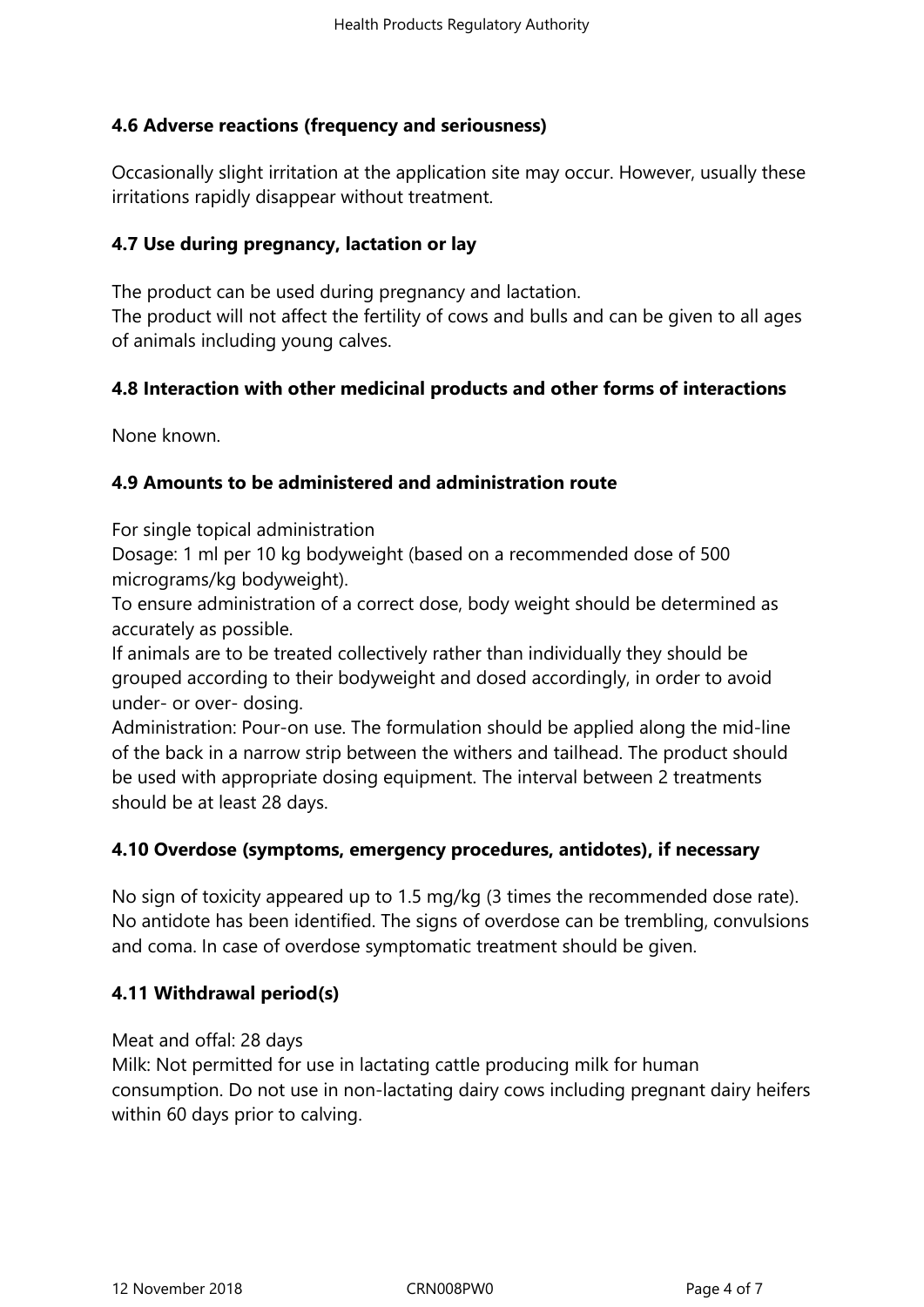## **5 PHARMACOLOGICAL or IMMUNOLOGICAL PROPERTIES**

Pharmacotherapeutic Group: Antiparasitic Products, insecticides and repellents, Endectocides

ATCvet code: QP54AA01. Ivermectin is a member of the avermectin group.

## **5.1 Pharmacodynamic properties**

Ivermectin is a member of the macrocyclic lactone class of endectocides, which have a unique mode of action. Compounds of the class bind selectively and with high affinity to glutamate-gated chloride ion channels, which occur in invertebrate nerve and muscle cells. This leads to an increase in the permeability of the cell membrane to chloride ions with hyperpolarization of the nerve or muscle cell, resulting in paralysis and death of the parasite. Compounds of this class may also interact with other ligand-gated chloride channels, such as those gated by the neurotransmitter gamma-aminobutyric acid (GABA).

The margin of safety for compounds of this class is attributable to the fact that mammals do not have glutamate-gated chloride channels, the macrocyclic lactones have a low affinity for other mammalian ligand-gated chloride channels and they do not readily cross the blood-brain barrier.

## **5.2 Pharmacokinetic particulars**

After topical administration of the product at the recommended dose of 500 microgram per kg bodyweight, plasma concentrations increased to an average plateau of 12-16 ng/ml between 36-144 hours post treatment  $(T<sub>max</sub>)$  is 3.7 days) with a Cmax of 16.89 ng/ml. After day 6 the ivermectin levels gradually decreased to an average of less than 2 ng/ml at 28 days. The concentrations mentioned relate to the main component of ivermectin, 22, 23-dihydroavermectin B1a. The mean AUC for ivermectin is about 4157ng/ml/hr with an elimination half life of 6.4 days. Liver and fat contain the highest residue levels and muscle the lowest. Ivermectin is mainly excreted in faeces following biliary excretion.

# **6 PHARMACEUTICAL PARTICULARS**

#### **6.1 List of excipients**

Crodamol Cap Trolamine Isopropyl alcohol.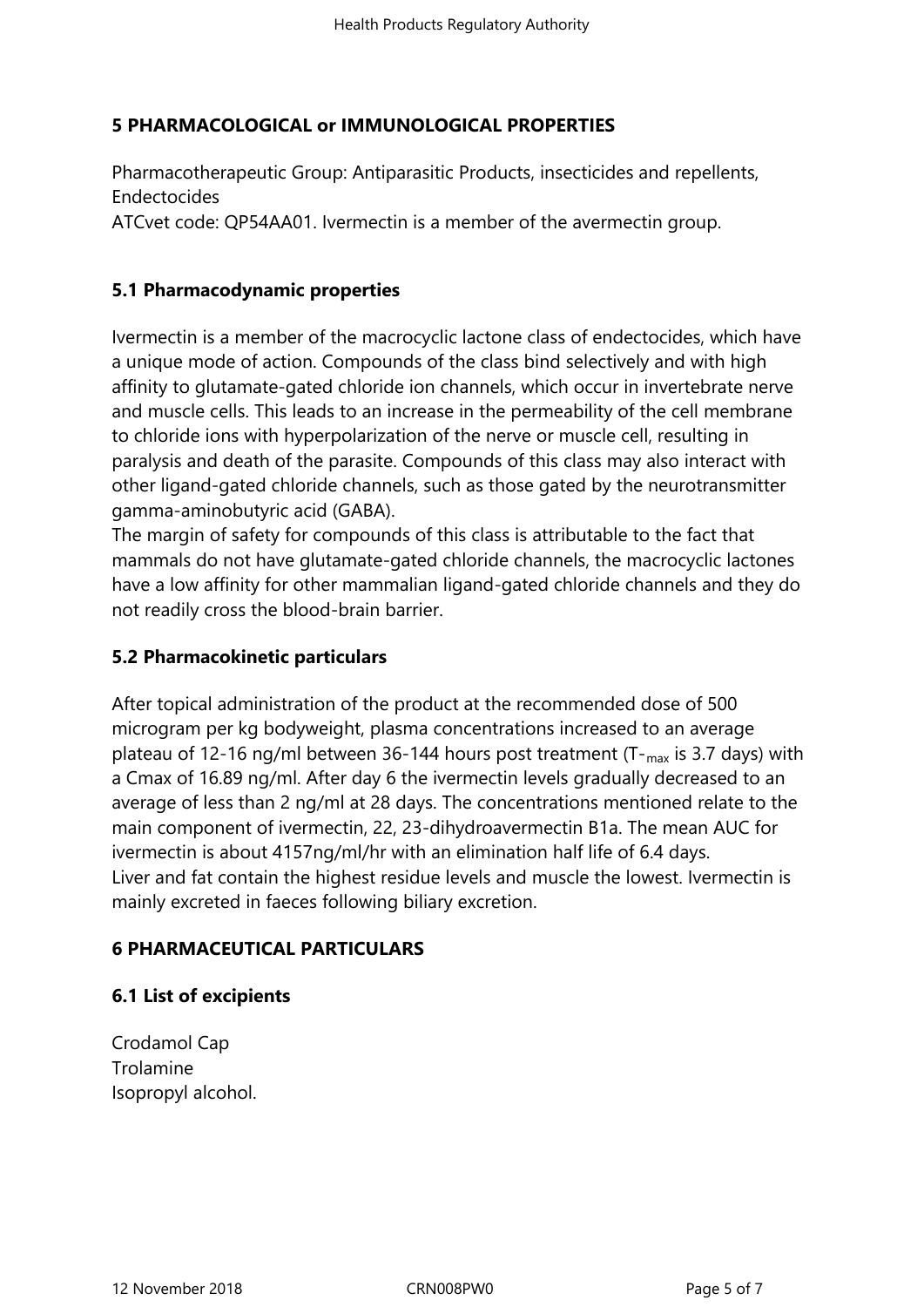# **6.2 Major incompatibilities**

None known.

# **6.3 Shelf-life**

Shelf-life of the veterinary medicinal product as packaged for sale: 3 years

## **6.4 Special precautions for storage**

HIGHLY FLAMMABLE – keep away from heat, sparks, open flame or other sources of ignition. Close container when not in use. Bottles should remain upright during storage. Protect from light.

## **6.5 Nature and composition of immediate packaging**

High density polyethylene container (flat bottomed flexi packs) with a 38mm tamper evident closure (1L, 2.5L and 5L).

The 1L pack will also have a dial a dose dosing cup.

Pack sizes: 1L, 2.5L, 5L and 6L.

The 6L consists of a 5L and 1L pack combined in one carton.

Or

High density polyethylene squeeze measure pour containers with child resistant closures. Pack sizes: 250ml, 500ml and 1L.

Not all pack sizes may be marketed.

# **6.6 Special precautions for the disposal of unused veterinary medicinal products or waste materials derived from the use of such products**

EXTREMELY DANGEROUS FOR FISH AND AQUATIC ORGANISMS. Do not contaminate ponds, waterways or ditches with the product or empty container.

Any unused veterinary medicinal product or waste materials should be disposed of in accordance with local requirements.